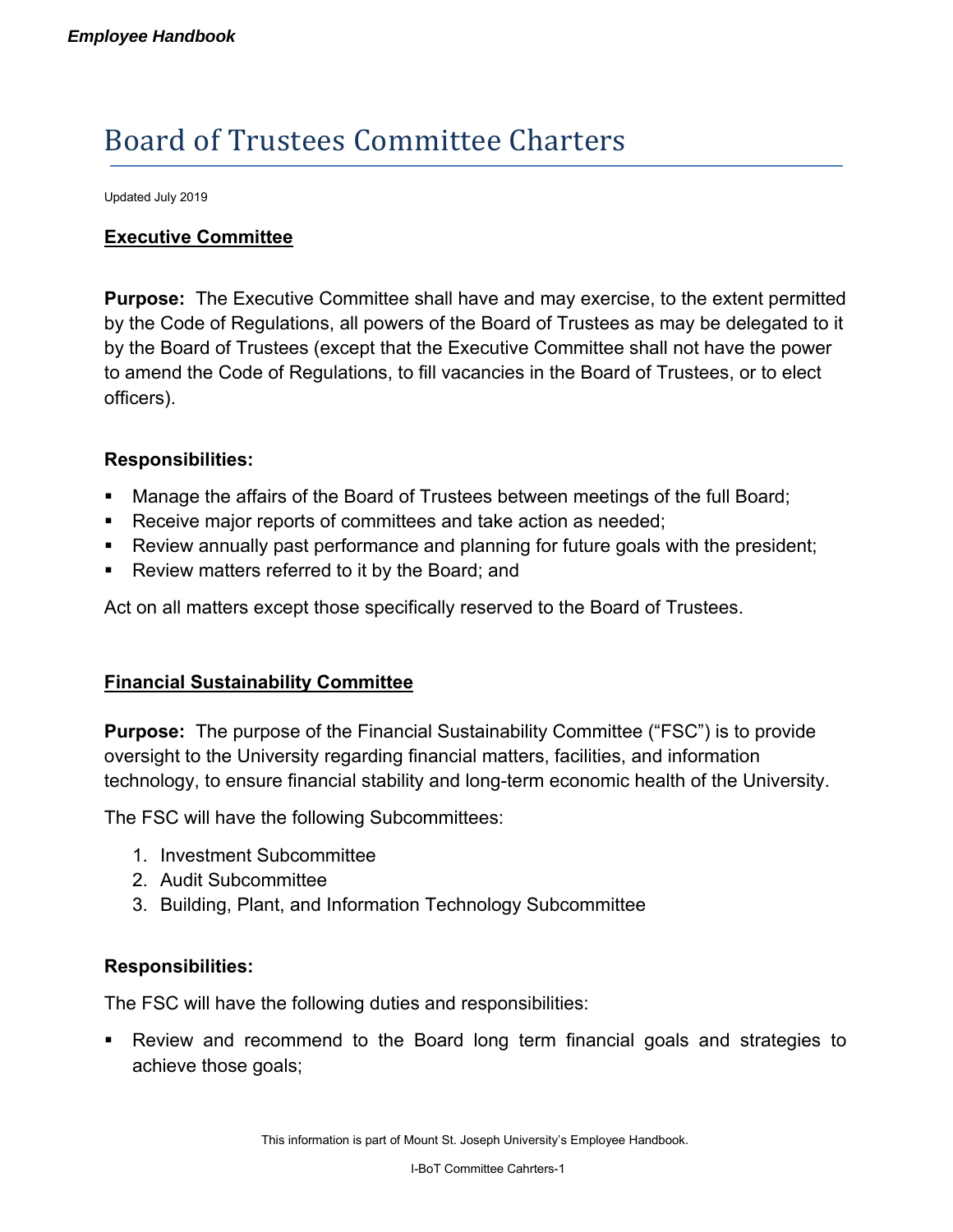- Review and recommend to the Board for approval multi-year and annual operating and capital budgets that integrate strategic objectives and initiatives;
- Provides oversight to the University for major capital improvements, construction projects, and information technology matters.
- **Monitor the financial performance of the University;**
- Provide oversight regarding the financial statement, U.S. Department of Education Uniform Guidance, and benefit plan audits, as well as tax return filings 990 and 990-T, and, where necessary, make recommendations to the Board;
- Monitor, at least annually, the capital structure and any financial and liquidity ratios on outstanding debt;
- **IF** Integrate the work of the Investment, Audit, and Building, Plant, and Information Technology Subcommittees and report as appropriate to the Board.
- Monitor investment performance of the portfolio. Meet with the investment advisor at least once quarterly, and meet with each individual manager at least once annually;
- Develop investment policies (subject to approval of the Board) and guidelines regarding asset classes/styles, asset allocation ranges, rebalancing procedures, investment manager benchmarks, Socially Responsible Investment guidelines, restrictions on certain types of securities, and endowment spending policy;
- Review annually Conflicts of Interest declarations from Board of Trustee members.
- Annually reviews the FSC charter and recommend proposed changes, if any, to the Governance Committee.
- **Periodically review FSC processes and procedures to improve FSC effectiveness.**

Monitor the University's Information Technology infrastructure including its ability to enable the University's mission and safeguarding of the University's data assets.

# **Governance Committee**

**Purpose:** The purpose of the Governance Committee is to determine the most effective composition of the Board and its committees, and to develop practices and recommend strategies and policies that attract, orient and train, organize, motivate, and assess the performance of the Board of Trustees. Through its work, the Committee provides the Board with the trustee resources that permit the Board to exercise its responsibilities for institutional governance at the highest level of excellence.

# **Responsibilities:**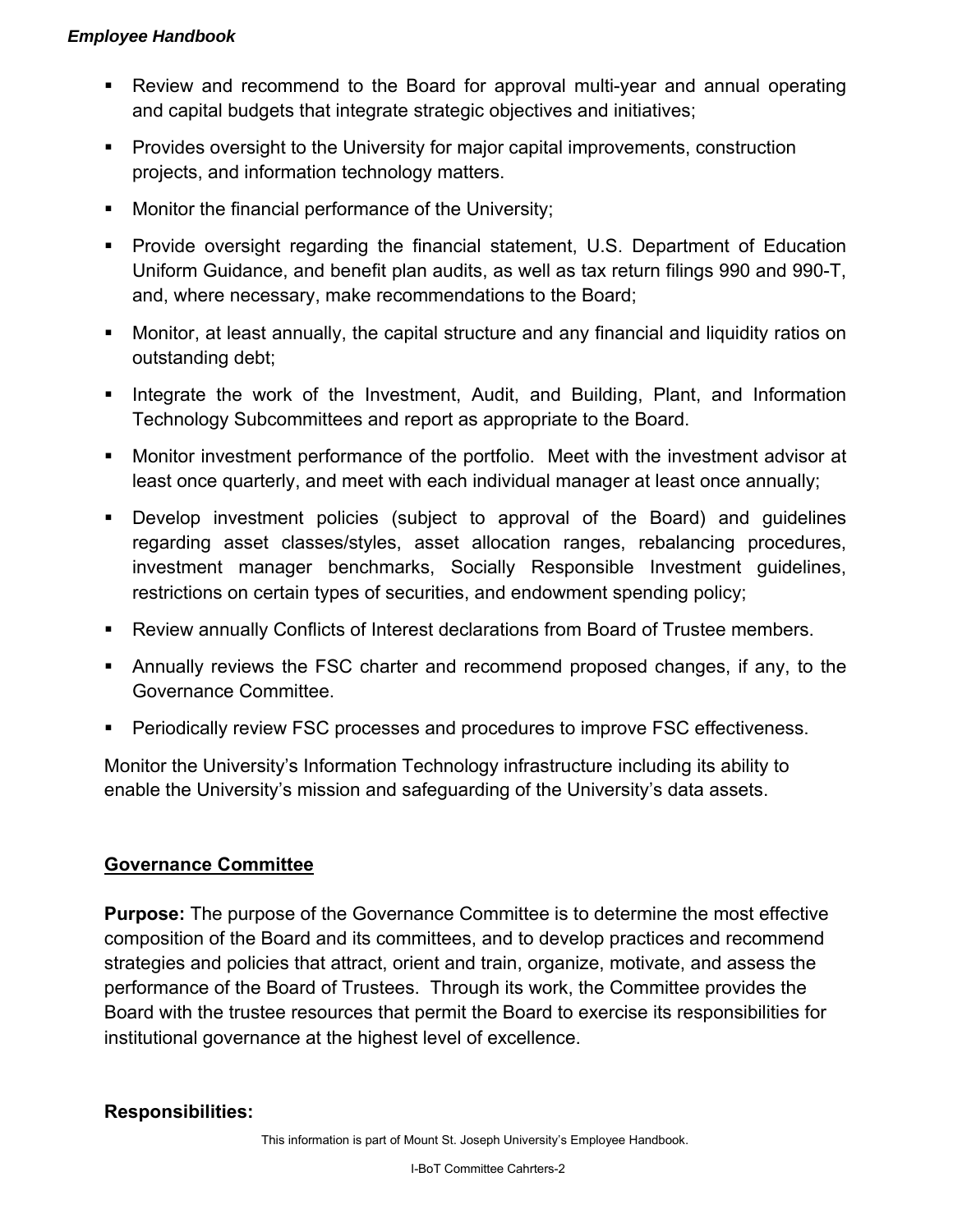- To serve as the nominating committee and to ensure that Board membership will continue to support the goals of the University as it goes forward to fulfill its mission.
- Develop and review the Board orientation and "board mentorship" programs to determine the effectiveness of each.
- Provide the full Board with an evaluative report on these initiatives.
- Ensure that the Board membership has representation of diverse populations and expertise.
- **Develop Board development and leadership succession processes.**
- To lead the Board's biennial board evaluation process.

To periodically review the Trustees' governance guidelines and committee descriptions.

# **Mission & Vision Committee**

**Purpose:** The purpose of the Mission & Vision Committee is to oversee and affirm that the mission and vision of Mount St. Joseph University are integrated into the work of the Board, its committees, and institutional leadership.

# **Responsibilities:**

To provide opportunities for the Board to broaden its awareness of the mission and vision and to discuss how it can more fully integrate them into its work.

- **To be the Board's primary source for ensuring that the institution's mission and vision** are kept in focus.
- To oversee and review how the University fulfills its mission and vision to students, faculty, staff, parents, alumni, the community and other constituencies.

To monitor those parts of the strategic plan that are designed to further the mission and vision.

# **Student Experience Committee**

**Purpose:** The purpose of the Student Experience Committee is to ensure that academic and student life programs and enrollment management efforts are consistent with the institutional mission, vision, and strategic plan.

# **Responsibilities:**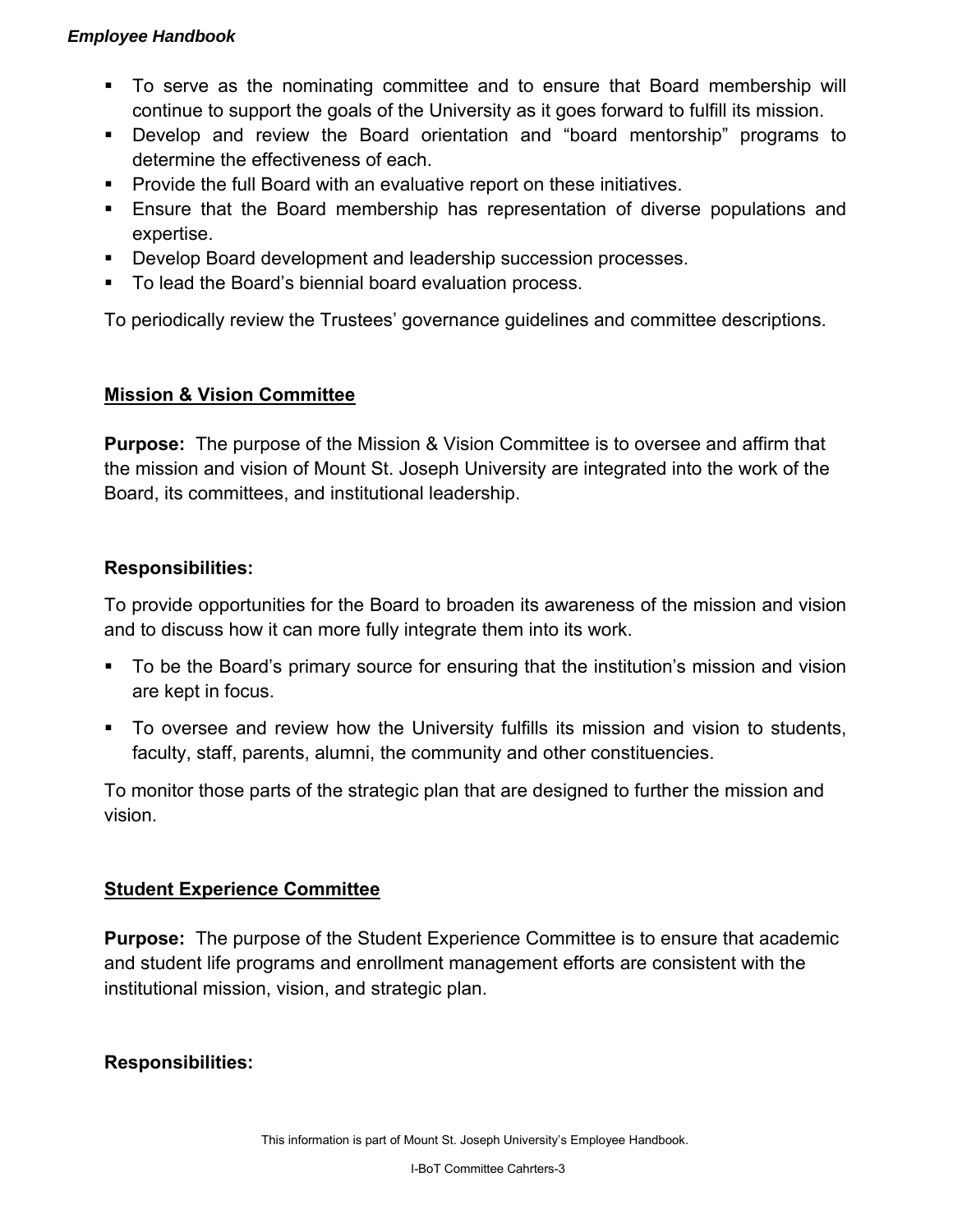- **Ensure that strategies for improving and maintaining enrollment, retention and** graduation support student success and are consistent with the mission and strategic plan of the University.
- **Ensure that the Institution regularly evaluates factors that impact students' academic** experiences including the quality of academic programs and academic support services, teaching and learning technology, assessment of student learning, student outcomes and issues related to the hiring, retaining and support of quality faculty.
- **Ensure that the institution is evaluating and improving extra-curricular student** experiences to support student recruitment, retention and success.
- **Draw upon Board member experience, expertise and contacts to support and facilitate** Institutional strategies related to enrollment, retention and academic and co-curricular student experiences.

Approve new programs or majors as presented by Cabinet and recommend those programs to the full Board for approval.

# **University Advancement Committee**

**Purpose:** The purpose of the University Advancement Committee is to support, advocate, and serve as an advisor and resource for university advancement activities across a broad range of constituencies and stakeholder groups with special emphasis on fundraising, marketing, and institutional communications.

## **Responsibilities:**

- **Coordinating with and supporting advancement programs and priorities;**
- Assisting in the identification, cultivation, solicitation and stewardship of prospective and current major benefactors to the university;
- Providing advice and counsel to the university president and MSJU professional advancement staff engaged in fundraising; offering insight and advice on trustee and volunteer training;
- Partnering with the Governance Committee to recommend potential board candidates consistent with responsibilities and goals of the University Advancement Committee;
- Engaging in the review and approval of policies and procedures that support a professional advancement practice for Mount St. Joseph University, as well as advising and approving recommendations made on best practices consistent with professional standards as recommended by the Council for the Advancement and Support of Education.
- Oversee the application of the University's brand equity across the various media and constituencies.

This information is part of Mount St. Joseph University's Employee Handbook.